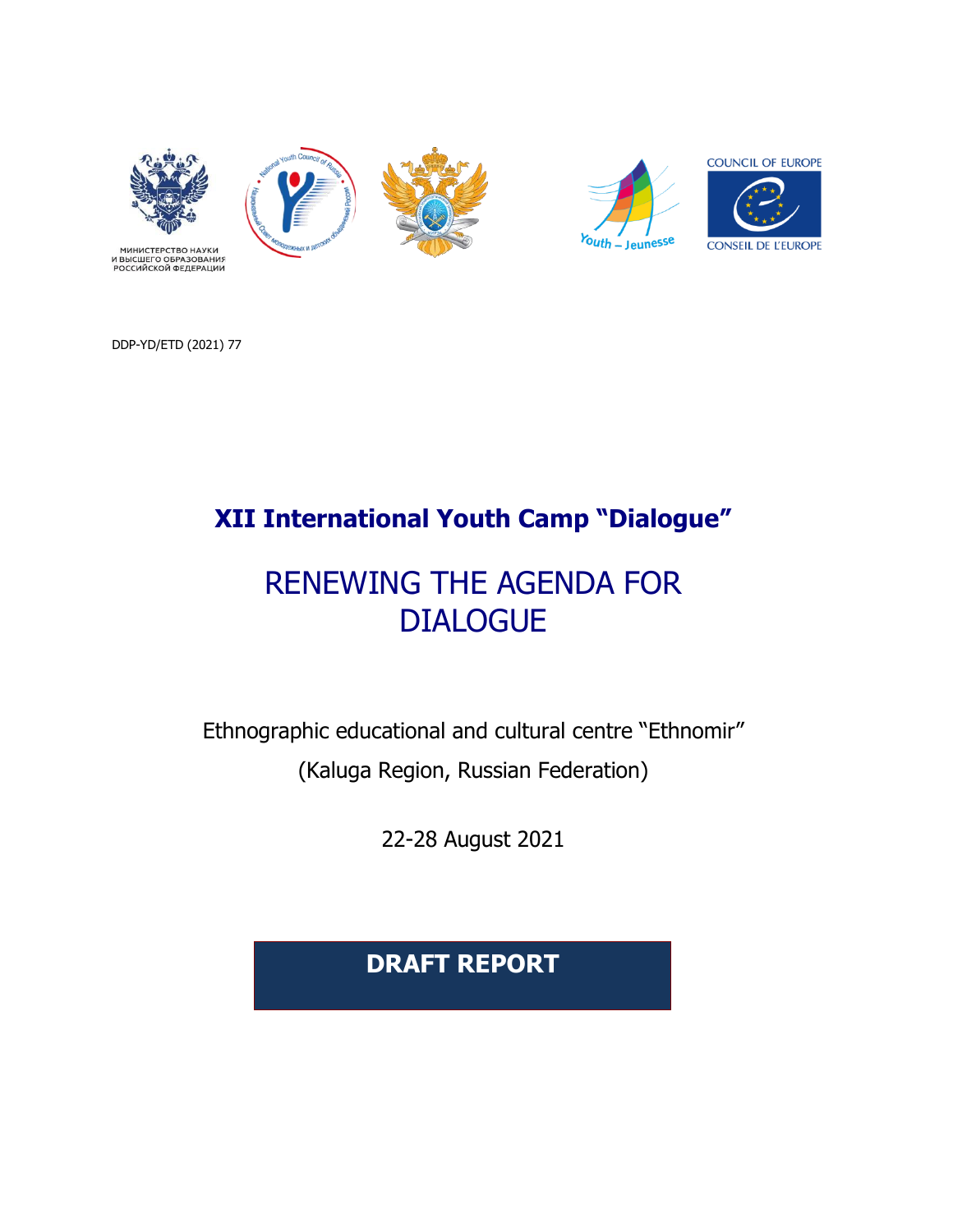#### **General information about Camp**

The Dialogue camp took place from 22-28 August 2021 in "Ethnomir" Russia and gathered almost 100 participants, 60 participants were from Russia, and 40 participants from counties signed Cultural Convention and CIS (Italy, Azerbaijan; Armenia, Lithuania, North Macedonia, Serbia, Ireland, Croatia, Belarus, Germany, Uzbekistan, Kyrgyzstan, Kazakhstan, Tadzhikistan, Madagascar). During the camp, participants had an opportunity to explore such topics as Intercultural learning and Intercultural Dialogue, Sustainable Development Goals, with a special focus on Goals 10 "Reduce inequality within and among countries" and 16 "Promote just, peaceful and inclusive societies", see what young people and youth organisations can contribute to them.

The 2021 camp **aims** were to strengthen the quality and relevance of the work of youth organisations for intercultural dialogue and peace, as well as counteracting discrimination and violence in society, by reviewing and renewing the purpose of intercultural dialogue in a global context marked by the Covid-19 pandemic and the climate crisis.

#### **Objectives**

- to explore the principles and approaches of intercultural learning and its role in the projects and activities of youth organisations
- to increase intercultural competencies and motivation for leading youth projects in the field of intercultural dialogue
- to discuss and share the impacts of the Covid-19 pandemic on young people and on intercultural dialogue
- to explore the impact of the climate and environmental crisis on global peace and dialogue and incorporate them in future dialogue activities as a contribution to the UN 2030 Agenda for Sustainable Development
- to analyse the current challenges of promoting intercultural dialogue and countering discrimination in society and to develop possible responses through youth projects
- to expand the community of practice of youth activists promoting advocating for intercultural dialogue, peace and human dignity.

The activity was co-organised by the Ministry of Science and Higher Education of the Russian Federation, the National Youth Council of Russia and the Youth Department of the Council of Europe with the support of the Federal State Budgetary Educational Institution of Higher Education "MIREA - Russian Technological University".

Every year, the camp brings together young leaders and activists, representatives of youth organisations, youth centres and informal groups - those who are already engaged in projects in the field of intercultural dialogue and would like to raise their competencies in this area, as well as those who are still planning to launch activities on this topic.

The methodology and programme of the activity was based on a unique atmosphere where participants have the opportunity to raise their awareness about intercultural dialogue and "live" intercultural dialogue by engaging with participants from a wide variety of backgrounds and nationalities.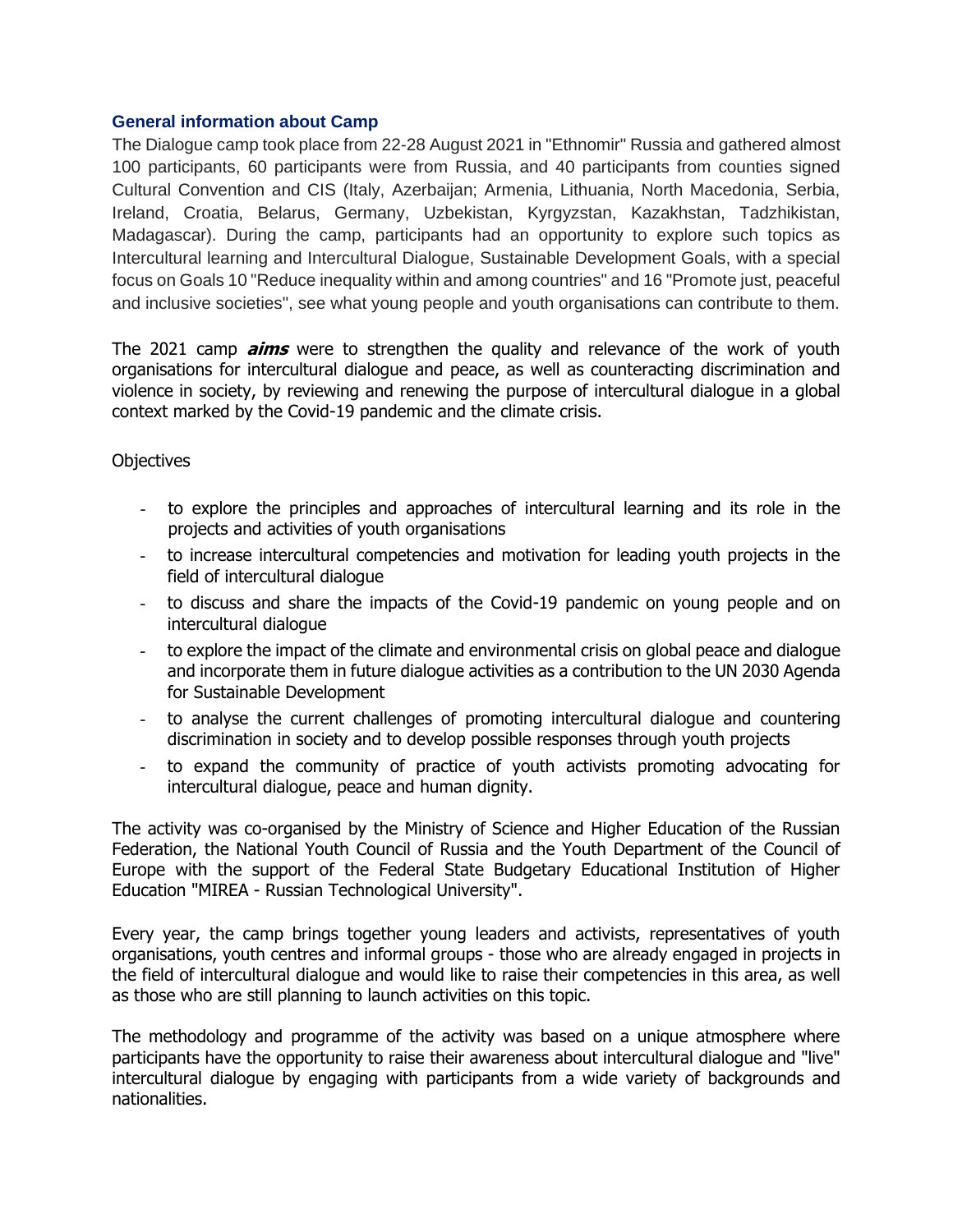Taking into consideration situation with pandemic due to COVID-19 organisers team include spacial preventive measures: obligatory testing of all participants before the camp, 2 a day it was a temperature measure of all the participants, also disinfection and some sanitary rules (wearing masks inside, using sanitising gel before touching materials etc..).

#### **Programme**

The Programme of the camp were developed and run by the educational team, that included representatives of the NYCR trainers from the pools of the Youth Department of Council of Europe and National Youth Council of Russia. Programme were based on the principles and approaches of the NFE and was adapted to 100 participants by using participative methods, small group work, digital tools, simulations and discussions. It is important to mention that this year was first time when Camp was officially bilingual, meas we had 2 oficial working languages, with simultaneous interpretation during all the Plenary sessions. For the reflection and small group works we were also creating russin speaking and englsh speaking groups, and it has very positive impact for Russian participants who decided to try themselves in english speaking groups and was empowered to use it more and start international youth work. Team evaluated positively biliguality of the camp, as it provide an opportunity for more foregn participants join the camp and be included during the whole duration of it, also to make it more language inclusive team was rotating Russian and English for presentations, group taks and inputs. You can find programme in the Attachement 1.

## **Results day by day**

## Day 0. Ice-Breaking.

From the 90 minutes meeting, participants could have their first orientation, break the ice and get to know some people from the group as well as see the location and get first instructions at the start of the Camp. Some technical announcements and sanitary protocol were important to present on the first evening. Some part of the group was not yet present.

## Day 1. Welcome and dive into the topics.

The welcoming session was evaluated very highly by everyone and even participants mentioned that such a session definitely set up the level of the event from its beginning and caused the success of the Camp. The invited speaker-experts were to the point with their speeches. Two of the invited speakers were greeting the participants via zoom-call and with video.

In the part of the questions from participants, there were the following questions asked:

• What ways do you see and offer for solving the legislative collisions and contradictions and what is the role of youth organisations in that?

The reactions included the idea that is there at all a place for collisions when talking about fundamental Human Rights? Another - was about the dialogic ways and negotiations, the inclusion of youth and their contribution at the international events; at the same time - active citizens,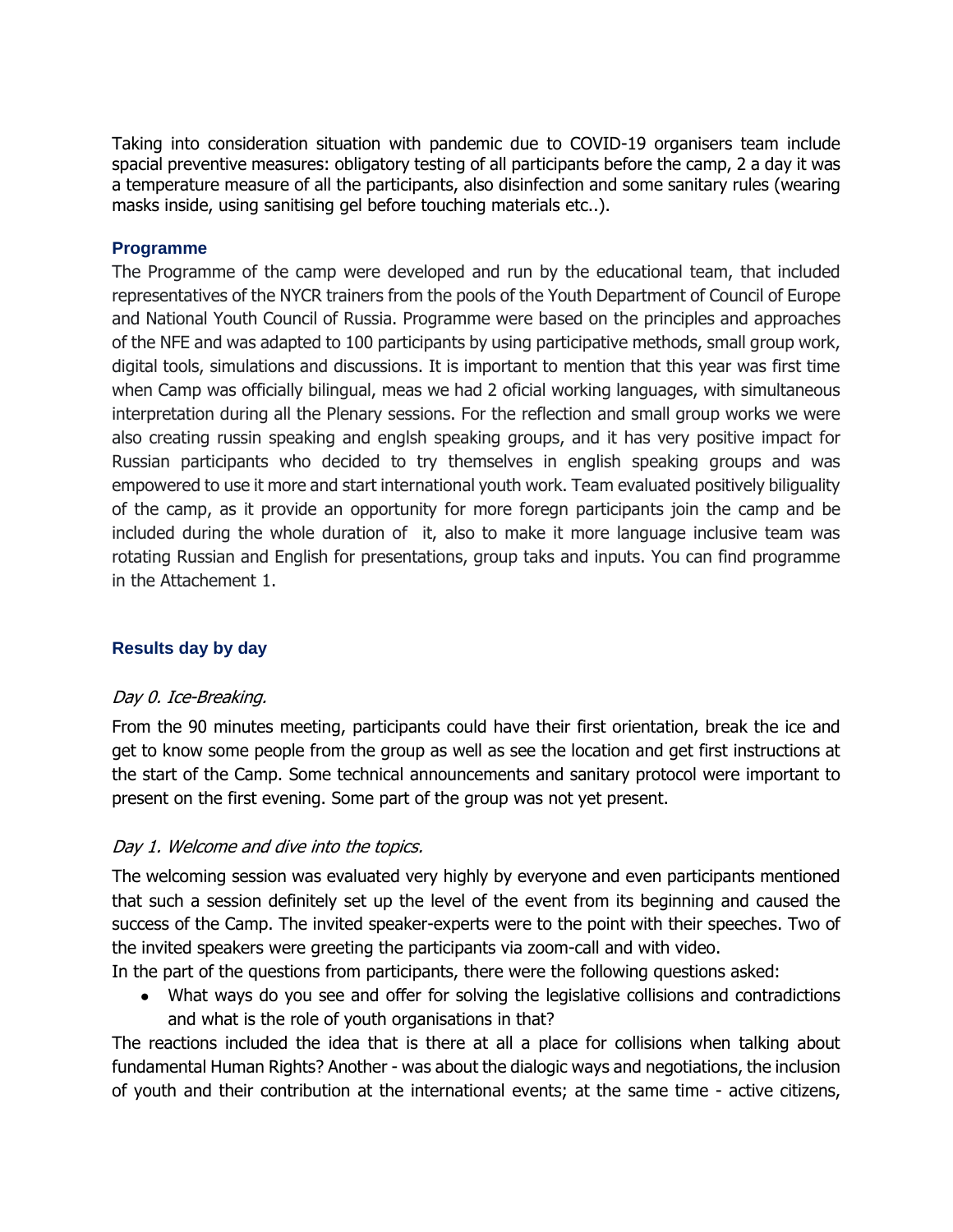including youth and organised youth, can be the engine and claim their states to implement and respect human rights.

The expectations of the participants in the order according to the most mentioned:

- Expectations around Networking;
- Expectations to share own projects and create partnerships for new projects;
- To get inspiration, in general, and for new projects; to get new ideas for youth work;
- To learn the cultures of the others and share own culture; to get to know Russian culture;
- To meet new people, make new friends, make new acquaintances not only for work;
- Develop competencies in the area of ICD and Human Rights;
- New experience (of all kinds);
- Learn/taste methods of NFE, energisers, methods of HRE and ICD;
- Develop trainers' competencies;
- Role of youth in ICD;
- Practice foreign languages;
- Have a productive week, much teamwork, working in smaller groups;
- Collect great pictures and videos;
- To survive and not get sick;
- Find love;
- Finnish the article and collect materials for the dissertation about lullabies.

Also, in order to set up safe learning space participants created agreement on how they would like to proceed while work together.

Further on, participants get familiar with the Council of Europe, as an inter-governmental organisation, its structure and programmes. The National Youth Council of Russia was presented as well as the history of the Dialogue Camp as part of the cooperation between Coe and the Russian Federation in the field of Youth work. The Quiz allowed participants to learn in an interactive manner and actually participants could once again revise and apply the information from the opening session.

The session on Intercultural Dialogue: "What is it and what is it for me? '' went very dynamically and participants were involved 100%. Group work continued the process of participants getting to know each other better, but now focusing on sharing their experience in ICD, creating the group metaphor about the ICD and drawing a picture of the key elements and values. Inspite it was the last session of the full day, it felt like participants were full of energy to work in smaller linguistic groups. The personal stories helped participants to speak with each other, to deeply reflect on their experience and create the common metaphor of their meaning of the ICD and then, see the result of the other groups and enjoy and compare them.

Some conclusions/reflections from debriefing after the group work: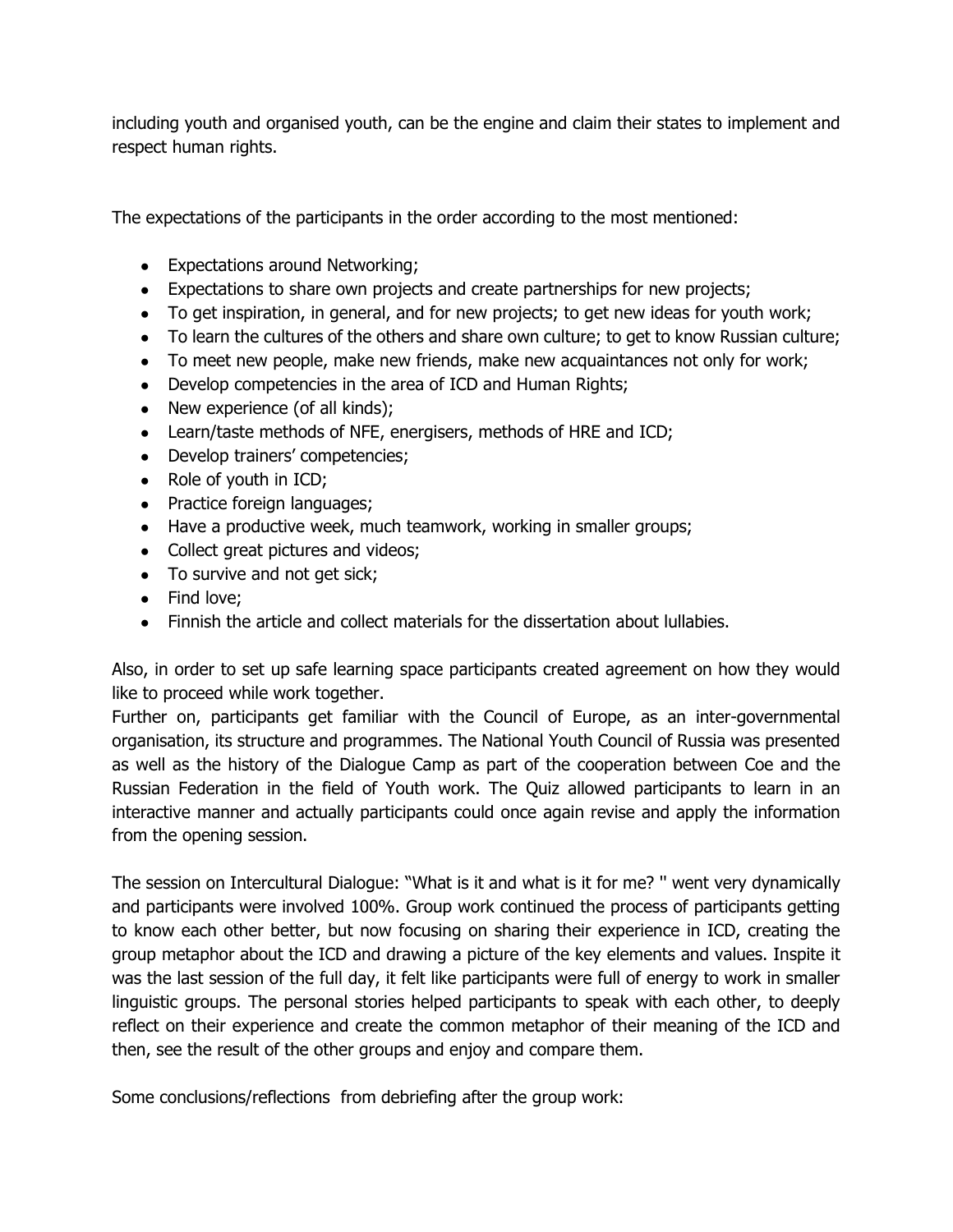- I enjoyed listening and expressing myself, it served as well as team-building because the stories were very emotional.
- The idea of such activity is great: getting to know each other through stories. As it was emotional it created friendships.
- Nobody cried. But all the stories from all over the World were beautiful.
- It was very interesting and working in smaller groups allowed me to share very personal stories. Intercultural Dialogue means different things for all of us. The creativity process helped us to visualise that.
- It was difficult to embrace all the new faces in the group. In our smaller group, we could listen to all the interesting personal stories carefully, have fun and get to know each other.
- I could notice many similarities in the understanding of ICD between us as well as differences. This understanding is of value for me.
- These stories are OUR experiences, we all faced barriers and could overcome them. Now I am thinking about how to transfer such experience to others. And this is a great start for the first day of the Camp.

The presentation included the understanding of the ICD from the White Paper on ICD. In the interactive talk, participants were asked what consequences are there because of misunderstanding/rejection of cultural differences (separation, conflicts, xenophobia, hate speech, isolation). Then some of the key definitions were provided by the facilitator about stereotypes/prejudices, discrimination, intolerance, xenophobia, ethnocentrism, hate speech.

The day ended with the first Daily group. There were 7 groups in total: 4 in Russian and 3 in the English language. The groups were to be the same for all the coming days' daily analyses.

After the dinner, the team proposed to participants the following activity: "Intercultural Library", which was supporting the networking between participants and a continuation of building a group. As a result of this, each participant made their front covers of their personal Book, which after the camp they could take with them back home, and during the Camp will be available for other participants to read and discover a person behind. Some of the obligatory information had to be present in the Book: the Title, contacts of the "author", related to organisation, references to cultural background etc.

The feedback of participants after this session was that thanks to this activity, they could think about their mission in life and their values, although it was a simple exercise.

## Day 2. Culture, ICL and Agenda 2030.

The first half-day was holistic and included diverse activities such as working with the concepts, personal and group reflection, simulation exercises, presentations and creativity.

The sessions went very well, and this part of the Camp was one of the most appreciated by participants, thanks to simulation, but also Iceberg theory became a red line through all the camp. Participants were active in exploring the culture of their own community, and then as well by getting to know other cultures. During the debriefing, many people mentioned how difficult it is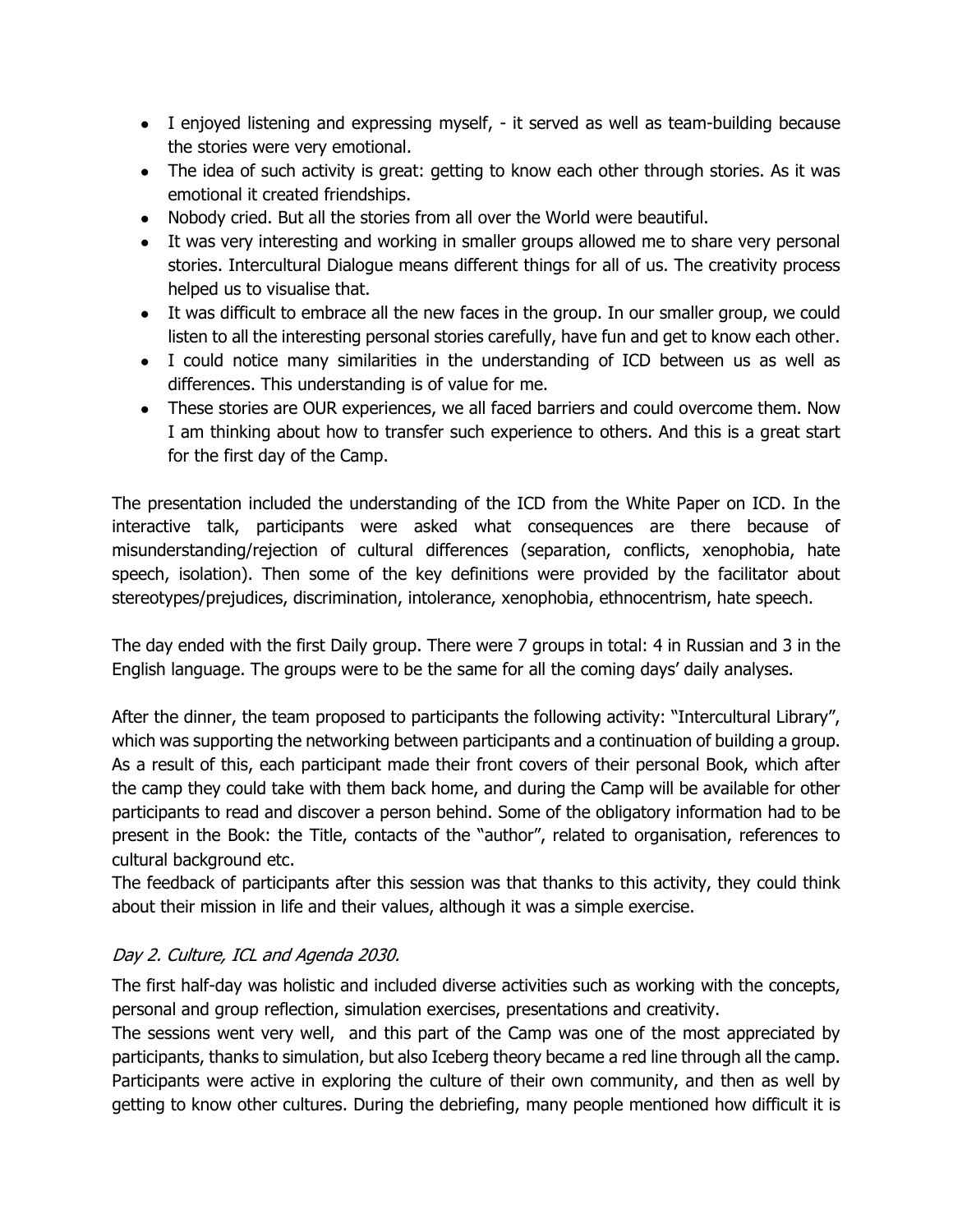to be open to values, ways of life etc that are different from yours and not to judge it, but try to understand. Also, it was important to see what we understand by intercultural and that is not a way of showing "patriotism" and try to convince others that your culture is the best, but opposite, be curious about cultures different from your own, that at the same time the base for the intercultural dialogue. And last, but not least thing pronounced by participants was the importance of knowing one's self in order to be ready to explore others and their cultures.

In several groups also was raised up topics of gender equality and traditions and cultures, and that is not always going inline with human rights, but also the importance of remembering that all cultures are developing in their own tempo and if we just come and say, that the way they treat a woman is wrong can totally make a society or community against you. So it is also important to know how to build dialogue on equals.

Some reflections from the debriefing of participants after the simulation:

- We got to know the right description of the Albatros culture, but we still didn't believe in the information we were given and stayed with the same perception. That makes me think.
- We may resist every new experience and information. Unknown we explain to ourselves anyway through the prism of known to us. We need to develop the skill of perception of the new differently, understanding that.
- Developing an interest in new things, including new cultures, is an important competency for intercultural communication. We were not familiar with the context and faced a misunderstanding of the values (of Albatros), but not understanding does not exclude the necessity of the exploration.

The following session, focusing on Agenda 2030 also went interactively and included both theory, simulation and group work.

The conclusions were different for different reflection groups. What was often mentioned is that during the simulation (adaptation of the "take a step"), some participants were very compassionate for their roles/characters and others, on the contrary, felt antipathic towards them. This raised the question of how society as an "outsider" may support diverse social groups and if there is any sense to help. The discussion appeared as well about the difference of challenges that are natural disasters and catastrophes versus socio-economic challenges; and how the reaction of people to diverse challenges, depending on the sphere of SDGs.

Another issue that appeared was in regards to the narratives and perceptions we have about people: why we may have feelings of antipathy towards representatives of some particular groups, and how the number of the steps done (as a particular character) is reflected through that perception(s).

For instance, there were two cards with the same role: a person using a wheelchair. The progress of the participants who had these cards was very different: one moved much further than the other. The discussion related to that was around how much we really know about the life of those social groups and how much we interpret based on our wrong perceptions.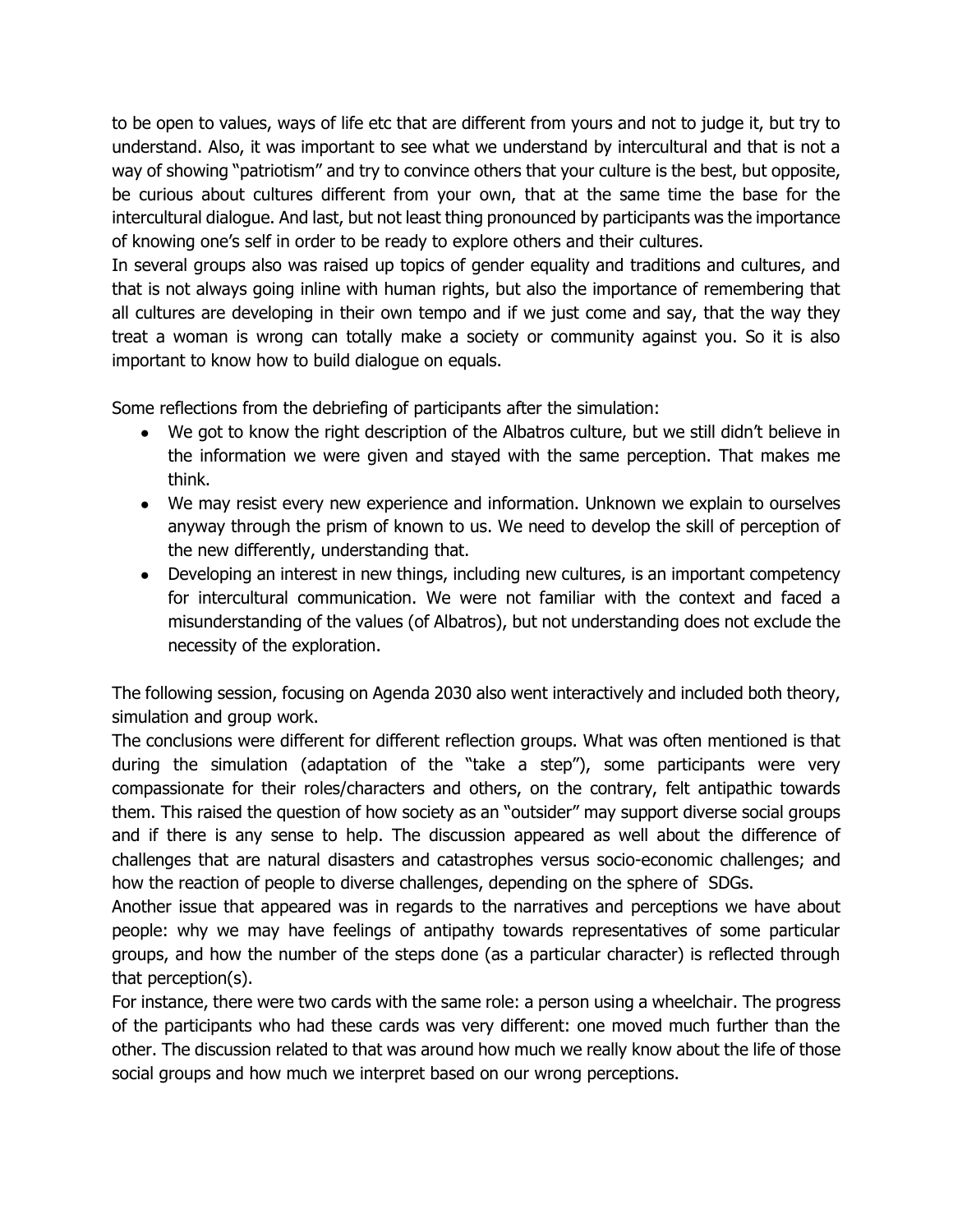## Day 3. Challenges to ICD. Workshops on competencies.

The day started by working around problematic issues around ICD. This was the first programme element (session 1) allowing the group to bridge to the problem field in the area of Intercultural Dialogue. This work was a great contribution to the further process of the planning of the initiatives/projects. The factors that participants investigated and formulated as challenges indicate their ability to connect diverse (and not always evident) phenomenons in the society and build ICD. The results of the first session are:

- Based on the experiences and vision of participants, was created the list of Challenges to ICD;
- Participants expanded their vision and understanding of the factors affecting the development of the ICD, based on the reality of the other participants (through sharing);
- Participants collaborated in the creative task;
- The virtual board was created, which shows the summary of all the challenges to ICD mentioned in the group (as a result of the common brainstorming).

The summary of the Padlet (in Russian): [https://drive.google.com/file/d/1GQSnPUhawPztpH5HYupKGgnMVO0I\\_K0Q/view?usp=sharing](https://drive.google.com/file/d/1GQSnPUhawPztpH5HYupKGgnMVO0I_K0Q/view?usp=sharing) The Challenges identified by participants:

| ICD in general<br>1.                         | 17. Internal migration                      |
|----------------------------------------------|---------------------------------------------|
| Agenda 2030 in general<br>2.                 | 18. Gender inequality                       |
| How COVID-19 pandemic influenced<br>3.       | 19. Consumption and production              |
| young people                                 | 20. Violation of Women rights               |
| Human rights education<br>4.                 | 21. Intensive migration                     |
| Domestic violence<br>5.                      | 22. Gender stereotypes                      |
| Rights to learn and speak mother<br>6.       | 23. Cybersecurity                           |
| tongue                                       | 24. Reintegration of refugees               |
| Access to education and training<br>7.       | 25. Work migration                          |
| Global warming<br>8.                         | 26. Garbage disposal                        |
| Ban on expression of one's identity<br>9.    | 27. Freedom of speech                       |
| 10. Sexism                                   | 28. Fires                                   |
| Terrorism<br>11.                             | 29. Inclusive education                     |
| 12. Human rights violation<br>(migrants,     | 30. Interstate conflicts                    |
| refugees)                                    | 31. Violation of Human Rights of ethnic and |
| 13. populism                                 | religious minorities                        |
| 14. Journalists security                     | 32. Pandemic and Youth mobility             |
| education<br>(individual<br>15. Access<br>to |                                             |
| approach)                                    |                                             |
| 16. Social inequality                        |                                             |
|                                              |                                             |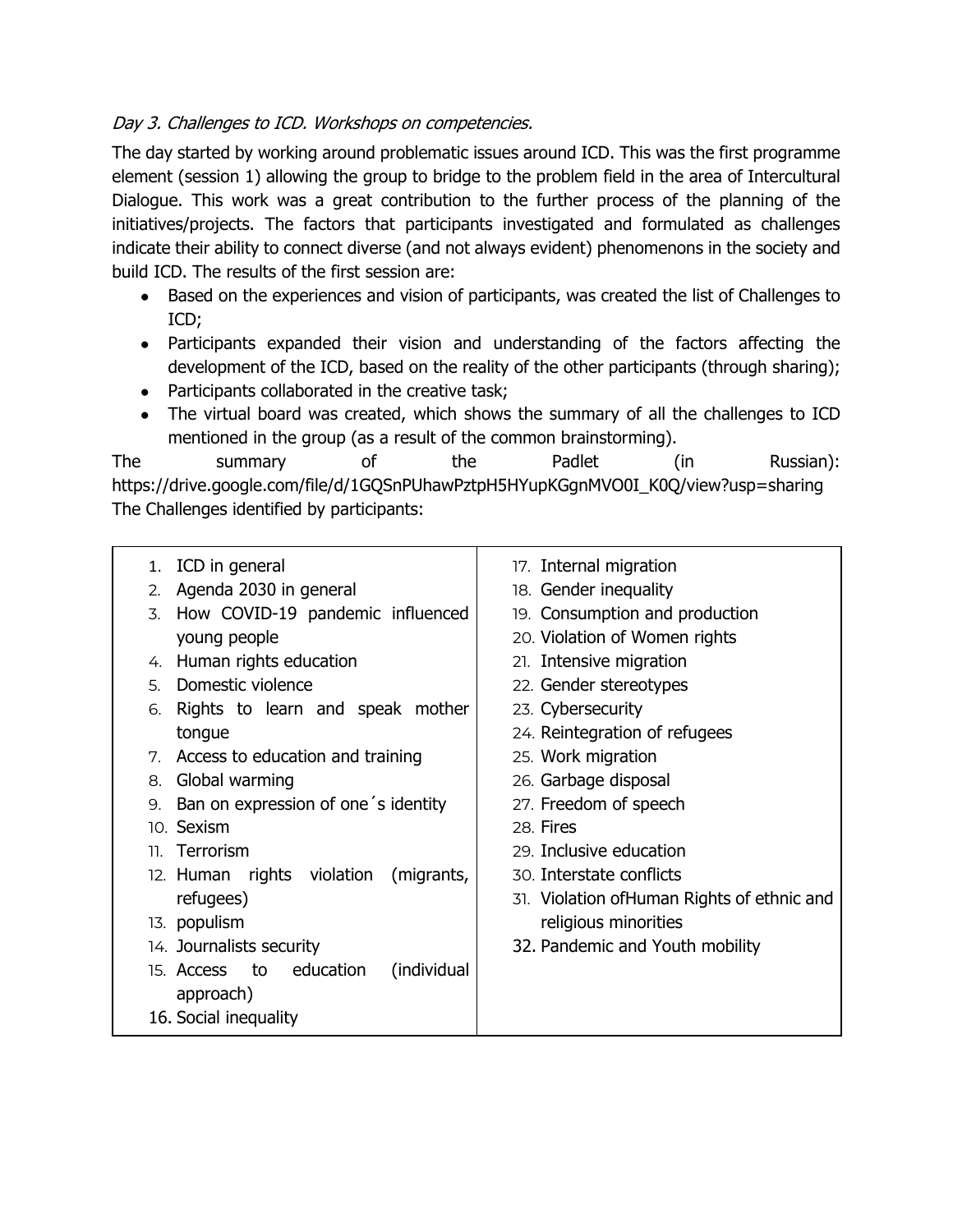The participants appreciated the creativity component of the session, as they enjoyed the group process of co-creation and having fun when presenting the results.

At the session dedicated to SDG 10, participants were surprised with the diversity of the answers in regards to each card - this allowed the discussion about the diversity of vision of the World, experience, perception and every phenomenon in life. There were very different answers on the question if it is relevant at all to use this kind of phrasing with "BUT" in relation to fundamental Human Rights. In general, the participants showed much interest during the exercise. More discussion went around the following issue: how discrimination in rights causes inequality in many ways. One of the conclusions was: in order to achieve SDG 10 it is necessary to ensure equality in human rights for every human.

At the session dedicated to SDG 16, the emphasis was made on efficient dialogue with the institutions. When creating statues of the people/social groups, who are discriminated against, participants expressed, that they would feel deep emotions like rage, offence, helplessness, when at the same time, the ones on the other side realised, that they are like "cannot see that" or "don't' know what is going on"; and to change the situation they would simply need to turn towards people, open up their hands etc.

Such process brought to the main conclusion: the institutions for their good work must develop competencies of inefficient communication. Through working with cases, participants came up with few examples of how such communication could be a solution: the creation of the youth consultative body for identification of the priorities for institutions working for/with youth; the research with very clear results, reasoning every "for" and "against" of all measures proposed and transparency of its results to civil society; a collection of best practices with the proof materials etc. At the debriefing, the group suggested that for the efficient collaboration between youth and institutions the relationship between them should base on ideas of equal partnership (not antagonism = taking extreme sides), always present clear reasoning and argumentation, without breaking the laws and become themselves a part of the decision-making.

In the afternoon we had 2 rounds of workshops, the workshops were repeated twice: the first round was in English and then the same but in Russian.

The following workshops took place on day 3:

- Human Rights and Human Dignity;
- Identity and Stereotypes;
- "What are you trying to change?" on conflict transformation;
- Critical thinking;
- Hate Speech;
- ICD and online youth work;
- Discrimination.

The Workshops were one of the highlights of participants at the Camp's programme, according to the final evaluation. The only disadvantage of the workshops was that participants couldn't attend all of the wanted ones and could choose only two of them.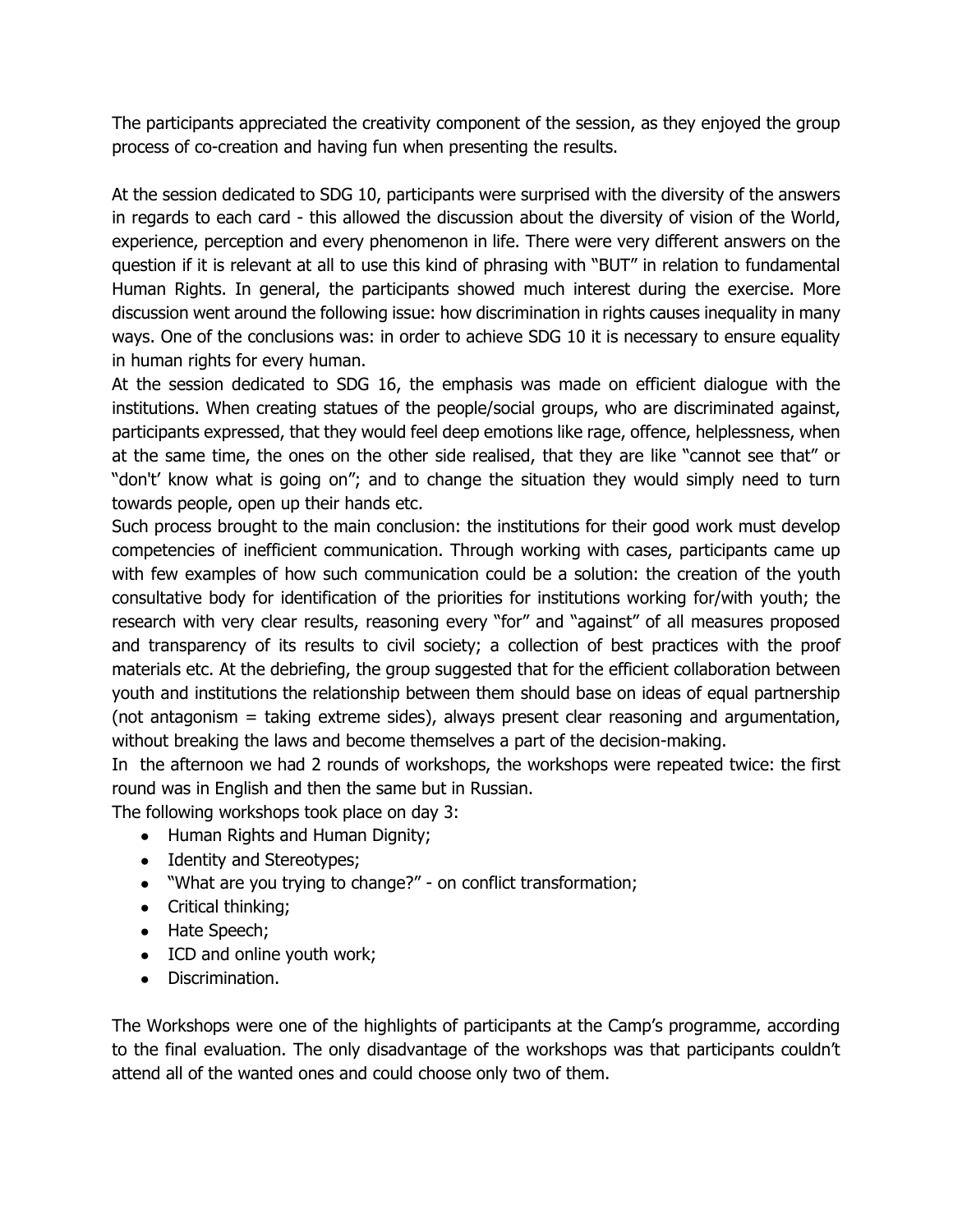The team noticed that the dynamics in the groups, deepening on if it was run in Russian or English, was different. In general, all the workshops went successfully and reached the set-up objectives.

The day actually was not over here and after dinner participants were impressed by the Russian traditional dance/song evening at the bonfire and the Shaman's performance.

## Day 4. Standard criteria of the ICDin youth work. Case solutions.

The first session was dedicated to defining what is a successful project from the point of view of ICD and then the work was focused on the quality criteria for youth projects on ICD.

The session went successful, participants have understood what is the social impact of the project, what are the indicators when we prepare an intercultural project. Participants appreciated a lot an opportunity to get to know projects implemented before by others, as they told this also helped them to understand that many of the projects they implemented were rather ethnocentric than intercultural. This session also inspired them to start to develop new project ideas at the next session and understand how to do it in a better way.

The session where participants brainstormed on what could be the solutions to the challenges they identified on day 3, went intensely. Using the voting system, participants chose the 18 most relevant challenges/problems for them - these were the challenges to work in detail later on. The group was really proactive during all the processes: brainstorming, choosing the challenges, voting, case group work etc. As a result of the session, participants found themselves in case groups of a small size of 2-4 people, where they started the process of elaboration of the detailed actions/solution/project to address the challenges they chose. The solutions, of course, would be looked at from the youth and youth work perspective.

See at this Padlet the final ideas, that participants worked out: [Padlet: work on challenges](https://drive.google.com/file/d/1HDDcvQF_KFG26VWoysqRbV1pNvbYMy3Q/view?usp=sharing)  [defining solutions.pdf](https://drive.google.com/file/d/1HDDcvQF_KFG26VWoysqRbV1pNvbYMy3Q/view?usp=sharing)

The day ended up with the creative workshops in Etnomir, which was very appreciated by the participants and provided a space for integration of the learning and process happening at the Camp's programme.

Some participants chose to have a football game that evening instead of the workshops and it was great fun as well.

Day 5. Resources and follow-ups. Closing the Camp.

At the beginning of the day, it was solved the important issue: the participants who needed a test for Covid in order to return to their home countries went to pass the procedure of the test.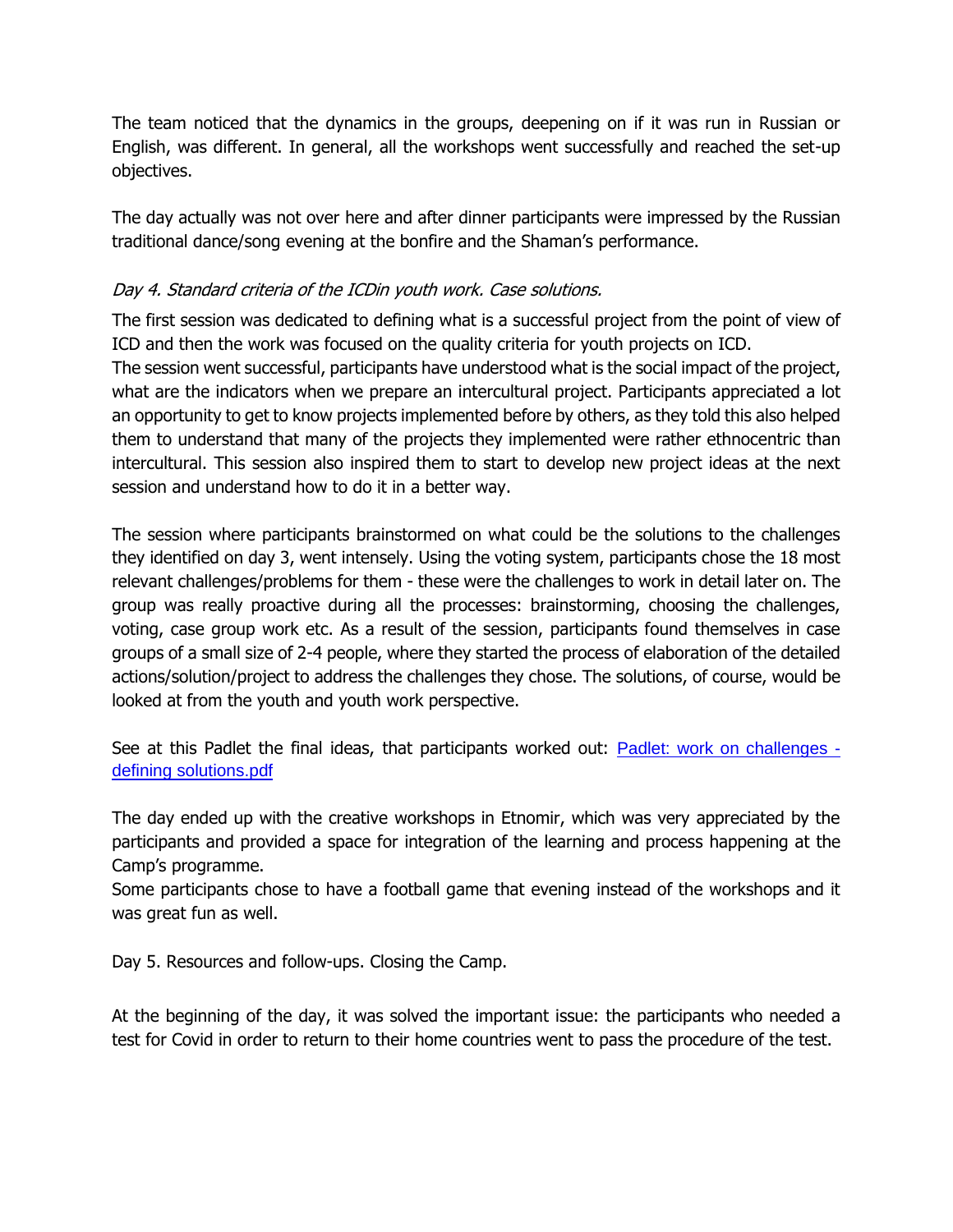In spite of that, not all the participants were present at the beginning, their colleagues could successfully present the work of their groups - which is a fact of the active involvement of all team members in the solution-case work.

During the presentation process, the teams could get asked from other teams for clarification on their idea, get constructive feedback, see the strengths of the ideas as well as get advice on what to strengthen. Some of the teams could focus on general project management questions and experience sharing.

The teams shared their readiness to implement their solution ideas after the Dialogue Camp. This session as well contributed to the start of the community-building among participants.

The group evaluation of the Camp went in a positive atmosphere.

Here there are some evaluation results of the general components of the Dialogue Camp 2021: (1-10 points, where 10 is the highest)

- $\bullet$  Living conditions: 8-10 (with few 5-7);
- Cultural Programme: 7-10 (with the few of 5-6);
- Educational programme:  $6-10$  (with the few of  $4-5$ );
- Individual contributions of the participants: 6-10 (with the few of 3-4);
- The general group of participants: 8-10 (with a few of 5-7).

Among the most educationally relevant programme elements most of all were mentioned the following:

- NFE methods;
- Everything about ICD and SDGs;
- Quality Criteria of the ICD youth activities;
- Concrete exercises and activities: "Albatros", "Who are I?", "Cats and mice", "Book about me", "triangle of the conflicts", "hate speech".

Among the relevant elements, for which there was not enough time to deepen into, was mentioned:

- Financial support for the ICD projects;
- Triangle of the conflicts;
- Human Rights;
- SDGs.

In the closing reflection-daily groups participants shared their impressions and insights, thoughts and conclusions from the Camp; some feedback on the success and growth areas for the further Dialogue editions.

The official programme was finalised with the massive "Maaazinger" raising the energy in the group, closing shout and tuning in for the Cultural evening.

The cultural evening was a big celebration facilitated by the participants themselves and with their active contributions.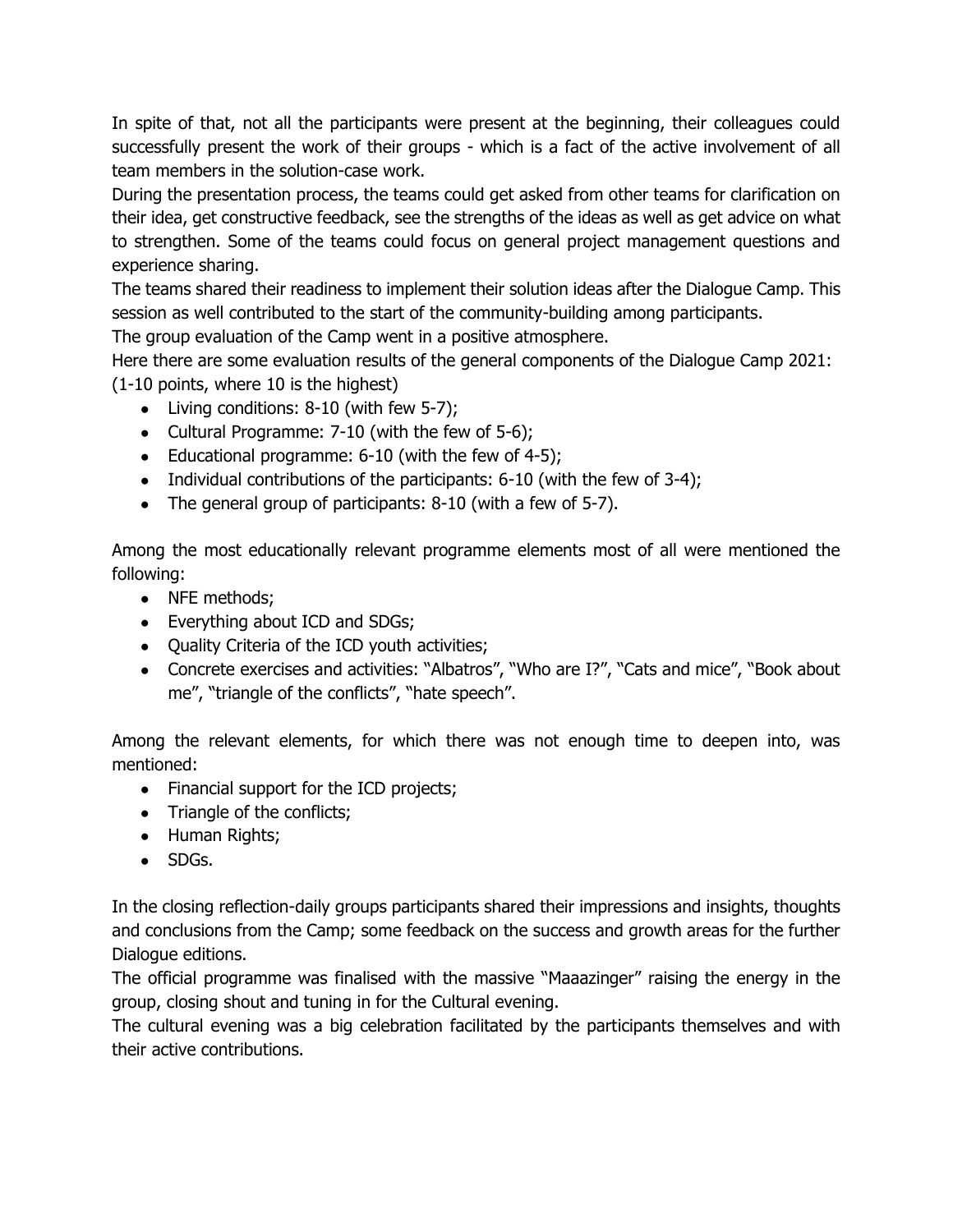#### **Results of the written evaluation by participants**

Written evaluation was made as an follow-up after the Camp, and made by participants online, anonymothly and voluntary based. The evaluation form consisted of 11 questions about different aspects of the Camp. The participants needed to mark from 1 to 5 (sometimes from 1 to 4) or leave a comment, depending on the question. In total, 44 participants filled the form.

Question 1: General impressions about the Dialogue camp (mark 1 to 5 and leave a comment (optional). From 44 marks – 40 participants marked "5" (perfect) (91%), 3 marked "4" (7%), 1 marked "3" (2%), nobody marked "2" and "1" (bad). Average score is 4,9.

Most of the comments were positive, with participants noting that it was a great event. It was useful and informative. One participant commented that it was his second time participating, and in doing so, the event was again useful. It was important for participants to see other people who work or are interested in the topic of intercultural dialogue. Through working together, it was possible to learn more about other people's cultures.

Two comments were more critical:

- the constant interpretation was draining at times and I feel there were too many people for quality work;

- were moments of poor organization - where to go, where is the place.

Question 2: To which extent this Camp fulfilled your expectations? (mark 1 to 5 and leave a comment (optional).

From 44 marks – 33 marked "5" (fulfilled completely; 75%), 10 marked "4" (23%), 1 marked "3" (2%), nobody marked "2" and "1" (not at all). Average score is 4,7.

Most of the comments are positive. Participants indicated that the camp exceeded or fully met initial expectations. A few participants indicated that expectations were different, but the results achieved did not affect their level of total satisfaction. One participant noted that the process was different from similar programs he or she had previously participated in. At this camp, the program fostered expression and discovery of potential, which was lacking at other events. Some comments included recommendations: one wanted more small group work; one wanted more discussion of cross-national stereotypes; one wanted more action and less frontal work formats. At the same time, most participants, on the contrary, noted the multi-format nature of the camp program.

Question 3: Please, evaluate to which extent the objectives of the seminar were achieved? (mark 1 to 4 and leave a comment (optional).

Average score for all objectives is 3,4 out of 4.

Participants noted the diversity of topics and formats of work, their timeliness. Participants also note the value of working on initiatives, familiarity with the UN Sustainable Development Goals. They also noted the usefulness of meeting experts from the Council of Europe and the UN. Some noted that the camp allowed them to discover new horizons and challenges in the topic of intercultural dialogue. One participant said there was too much information for the time allotted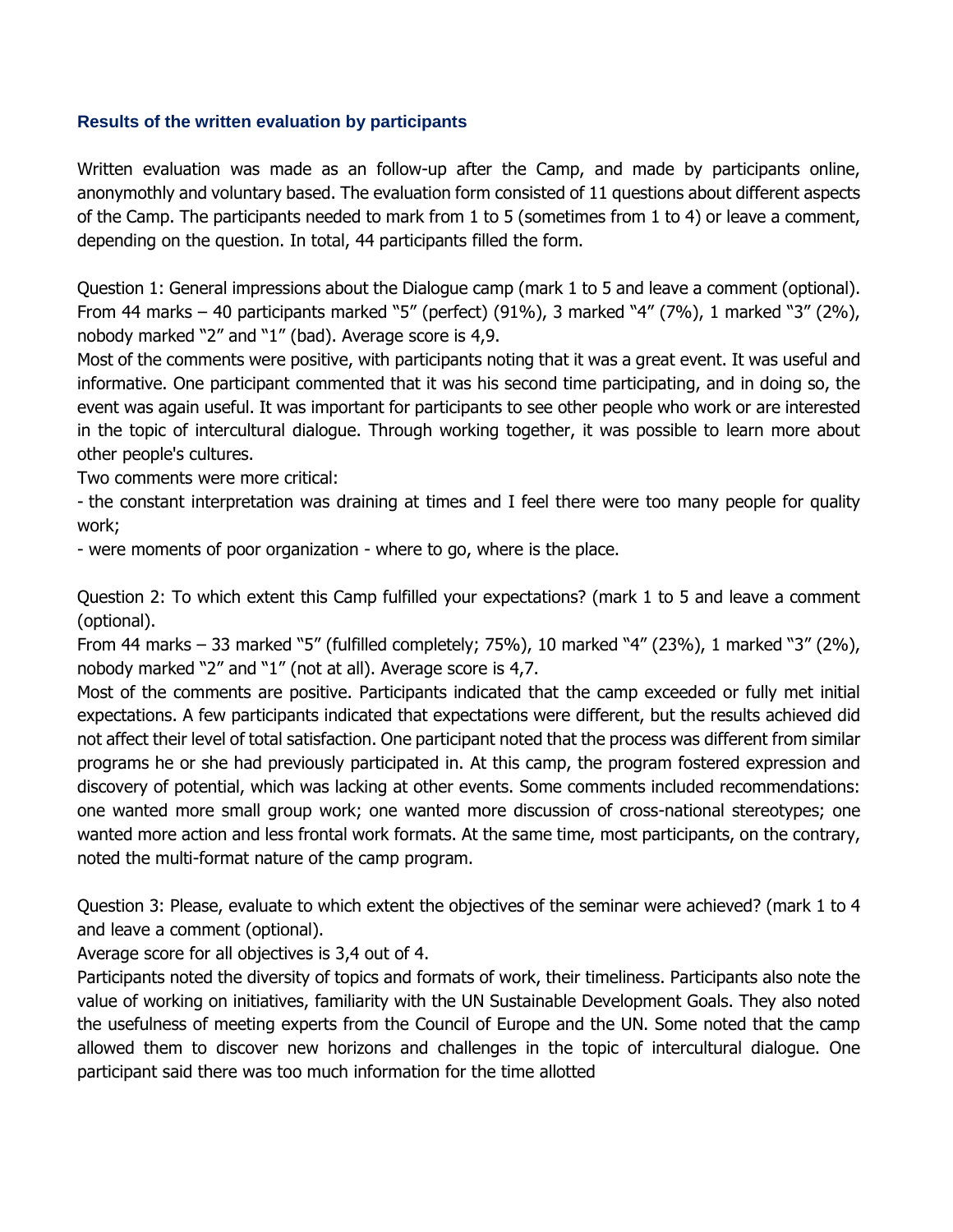Question 4: Please, evaluate how useful the program has been for your learning (mark 1 to 5 and leave a comment (optional).

From 44 marks – 27 marked "5" (totally useful; 61%), 14 marked "4" (32%), 3 marked "3" (7%), nobody marked "2" and "1" (useless). Average score is 4,5.

Participants noted several positive points. First, the usefulness and timeliness of the theoretical information. For many, it was a moment of theoretical reinforcement and awareness of what they were already doing. One participant noted that he already knew much of the information, but the repetition and re-immersion allowed him to look again and from a different angle. However, for others, this was a downgrading factor in the effectiveness of the camp. Second, several participants noted that the information and practices of the camp had guided them to work with new topics and projects. They noted that they would use the approaches and techniques they realized at the program. One participant noted that there was not enough time to "digest" the new experience.

Question 5: Which three programme`s sessions did you find the most useful and resourceful for you? Overall, most of the sessions were identified by participants as the most resourceful for them. There are a few comments that all sessions were resourceful. All of the participants interviewed were able to choose one or the other session in the comments (minimum 1).

The biggest number of "likes" received session on Project Development,

Question 6: What did you learn during the camp? (leave a comment).

The generalized answers can be grouped in the following way:

Values and attitudes for ICD:

- Listen to opinions from all over the world. So many people, so many opinions. Thanks to the camp, I learned to hear all the options and suggestions for solutions, something I agreed with, something that went strongly against my opinion, but I did not show it. After all, we can not fully know why a person has this particular opinion and what it is based on;

- I have definitely become freer in my views: I have reminded myself more often that it is important to remain non-judgmental. I have learned to discuss completely different topics, even those in which I have no experience, due to the fact that at camp we had time to discuss a wide range of issues;

- Respect everyone's opinion and look at the problem from different angles;

- To accept and understand others! I realized that white is not always white and black is not always black. There are no critical moments;

- During the 5 days of workshops I kept thinking about the familiar and trivial thought of how difficult (and sometimes it seems impossible) it is to create conditions under which all parties will be satisfied. During the camp, I realized once again that the most effective way is to build dialogue

- Being more empathetic, multicultural;

- Learned to monitor my emotions, became more attentive to other people's feelings and experiences;

Specific knowledge and skills, personal development for ICD:

- How ICD is connected with my personal culture. Why we sometimes do not value others;

- Interaction with different cultures. Different aspects of understanding cultures;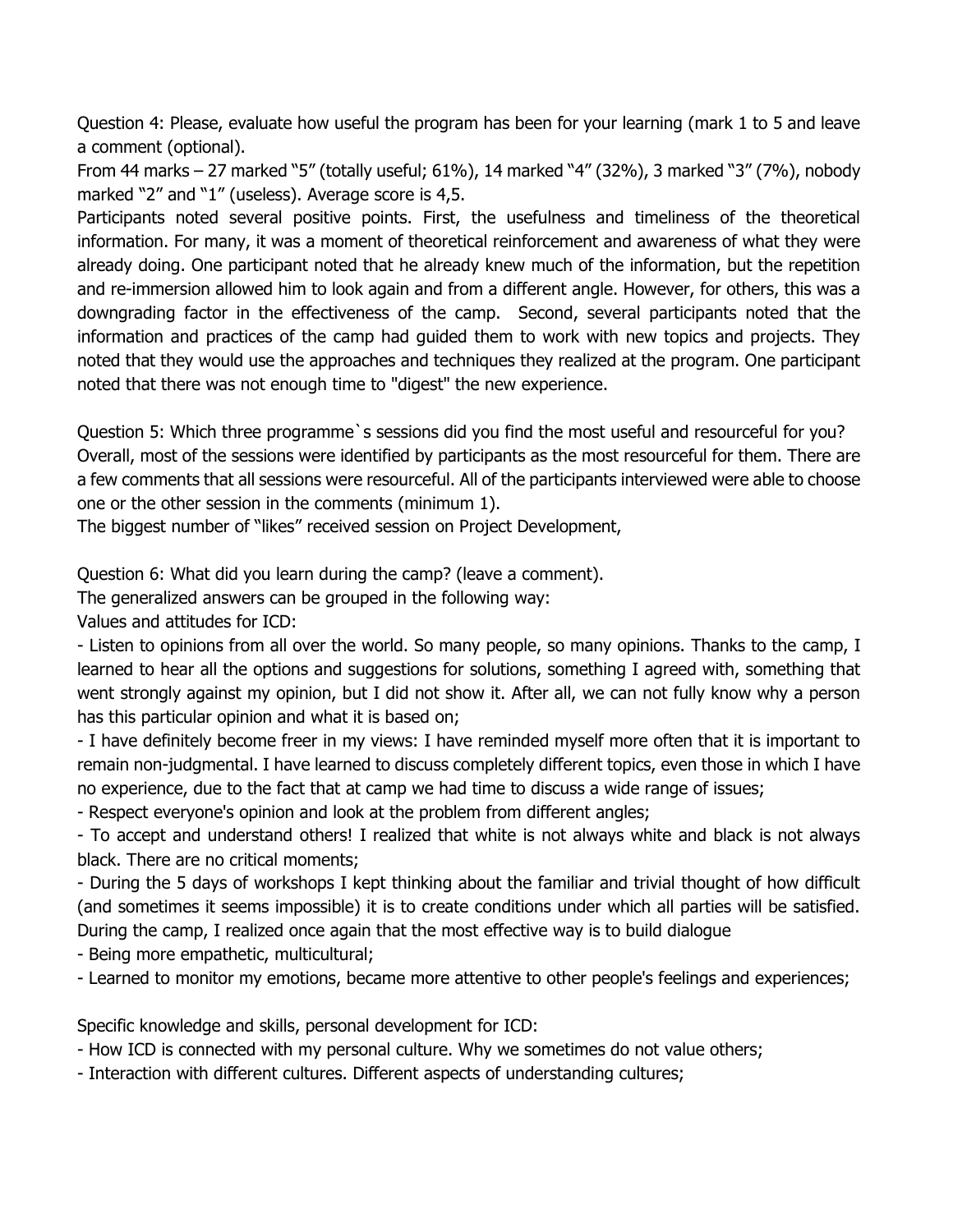- Some more understanding of the White Paper and the importance of interculturality, as well as my role in it;

- Learned to participate more confidently in intercultural processes, navigate resources for working with ICD topic;

- Attention was mostly focused on the Sustainable Development Goals. I liked that we didn't just study them, but tried to solve them and did;

- Learned how to navigate the SDGs and ICD challenges;

- Tolerance, communication skills;
- Communicate across language and mental barriers;
- Critical thinking;
- Conflict transformation;

## Project experience for ICD:

- I learned about a lot of useful resources for creating my own project; I learned how to determine whether a project is intercultural or not;

- Learned to open up more quickly and get involved in group work with strangers, to formulate a small but effective solution to a problem within a global challenge;

- It's okay to say and admit you don't know something, others can help you and ask in return what you're good at;

- Analyze, correctly find a solution to a problem;
- To compose new projects, to give new ideas, to show leadership qualities;
- Formats and methods of organizing intercultural dialogue;

Networking, Other:

- How conveniently you can share your knowledge and experience with others in the same field;
- Learned to communicate better with people;

- Accepting, asking, making dream catcher, dancing several new dances, saying new words in new languages, working in the new normal environment;

- Better interaction with people and less fear of speaking another language;

- Giving up first place to other people;
- Stand up for your point of view;
- A lot of new words and improve English;

- I learned to draw Van Gogh style;

One participant mentioned that they learned not much that they didn't already know.

Question 7: How do you evaluate your own contribution to the camp? (mark 1 to 5 and leave a comment (optional).

From 44 marks – 19 marked "5" (very well; 43%), 18 marked "4" (41%), 7 marked "3" (16%), nobody marked "2" or "1" (no contribution). The average score is 4,3.

In comments the most participants mentioned that they were fully in the programme: haven't missed any of the sessions, willingly shared their own experience and ideas on the topics discussed, tried their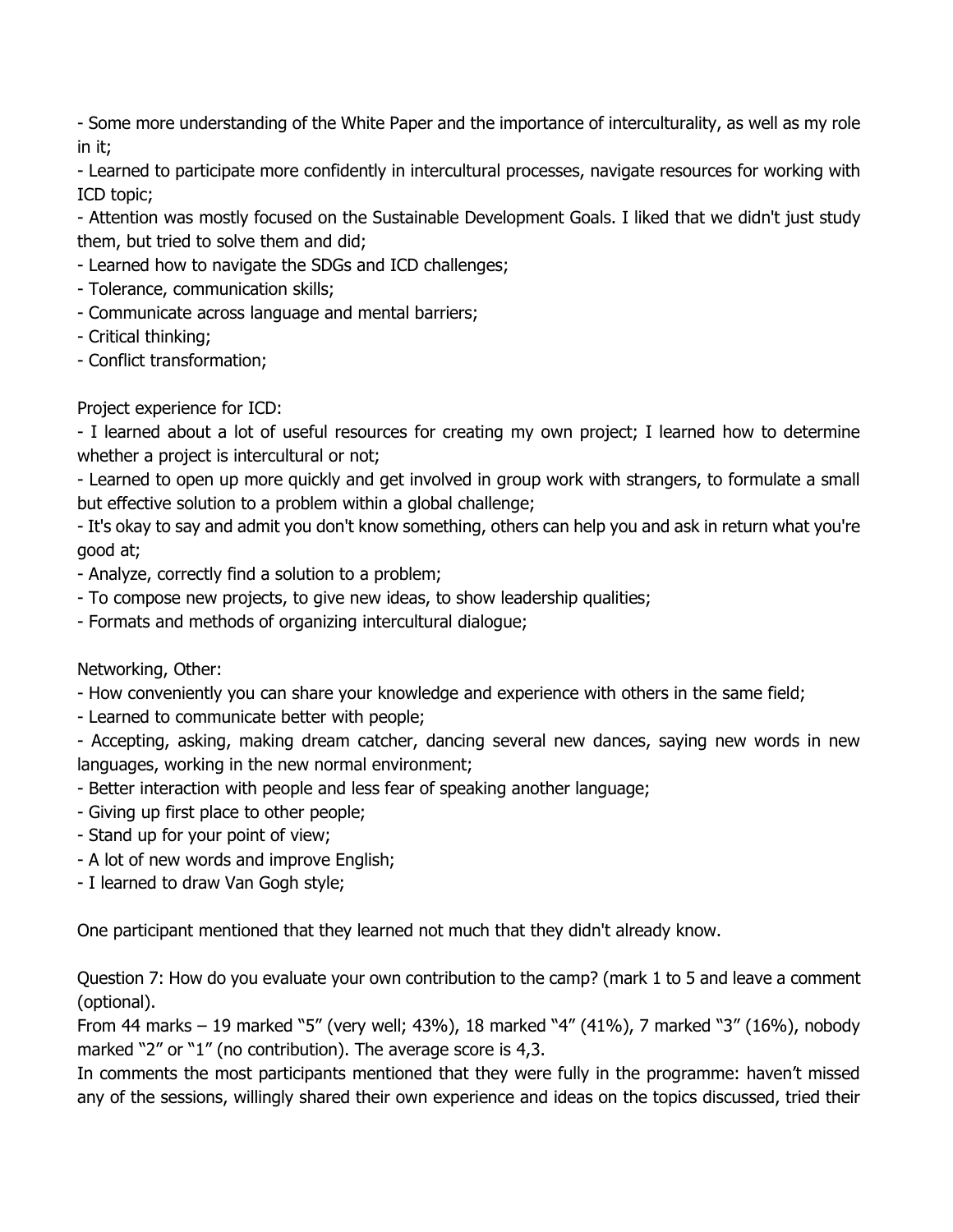best to communicate with as many participants as possible. A couple of participants pointed out that there is no limit to perfection, and you can always see the potential for your larger contribution. One participant noted that she has not always worked up the courage to speak up in general sessions, but in group work, she tries to be as involved and helpful as possible

Question 8: Which kind of sessions or activities would you suggest to add to the program of the future similar camps? Which kind of changes would you suggest to make in general? (leave a comment (optional).

Participants leave 33 comments. The most answers was regarding the bilingual approach and simultaneous interpretation, that for people it was hard to concentrate and follow fully the tasks.

Methodology:

- Add more networking and team building, especially in the reflection groups, so that trust is formed faster;

- More workshops in smaller groups;
- A day of physical activity, a free day, more teamwork;
- More interactive formats especially in official/theoretical parts;

- Use debates;

- To hold by participants their own training, workshops;

Content:

- A station game aimed at exploring the area of the Ethnomir by participants in mixed teams;
- A little more introductory theoretical information for a deeper dive into further practice;
- Pay more attention to personality and personal culture;
- Speak more about human rights and different conventions
- Intercultural dialogue and media. Populism;
- More cultural evenings to explore the cultures of the countries represented at the event;
- Explore exchange programs;
- Other SDGs might be worth considering;

Many participants commented that it was an optimal and balanced program between theory and practice, immersion and relaxation. There was no fatigue and overload from the sessions. Participants also noted that the format of the reflection groups should continue to be used

Question 9: How do you evaluate the contribution of the team of trainers to your learning process (mark 1 to 5 and leave a comment (optional).

From 44 marks – 37 marked "5" (great; 84%), 7 marked "4" (16%), nobody marked "3", "2", or "1" (not satisfying). The average score is 4,7.

Participants note that not all sessions were similar, so the trainers individually had different contributions to the dynamics, but as a team, they worked well. Note that the trainers paid attention to dynamics and demand and adapted the program. It was noticeable and very valuable. They also noted that it was nice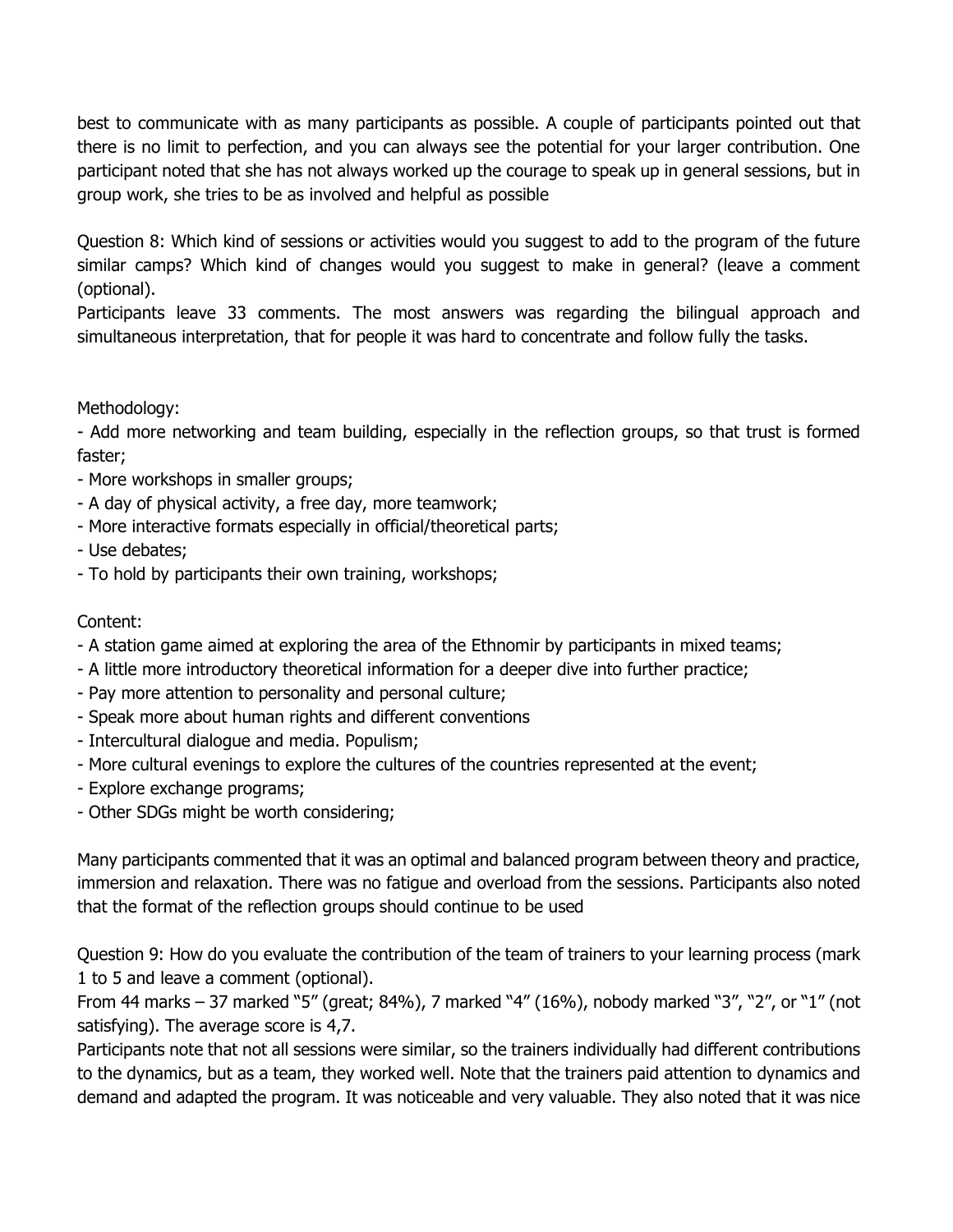to talk to the trainers as equals, and it was easy to come up with a question you are interested in. Most noted the professionalism of the team. There was not a single negative comment.

Question 10: How do you intend to follow up the camp with ideas you developed? (leave a comment). The comments are encouraging. Participants from the three initiative groups noted that they have already agreed to general calls or meetings to discuss the project and distribute areas of responsibility. Most participants noted that the list of contacts has expanded greatly since the camp, and it will make it possible to find a partner for their project. Some participants mentioned areas of application of the acquired knowledge and skills: in working with foreign volunteers, talking about the SDGs in school classes, working in student groups. Several participants indicated that they intended to invite other campers for internships/exchanges in their organizations. Several comments were related to the multiplication of non-formal education and the SDG, Council of Europe approaches, programs and projects.

Question 11: Additional comments or suggestions (leave a comment (optional).

From 19 comments most of them is thankful mentions to organizers, trainers and other participants for attention, common work, comfortable atmosphere and different view on topic of the camp. Many participants say that it is necessary to increase the number of days of camp to 10. This will have a positive effect on the networking of participants and project work. Several respondents noted that there were some participants who could be called "tourists" and wished the camp and the organizers fewer such participants.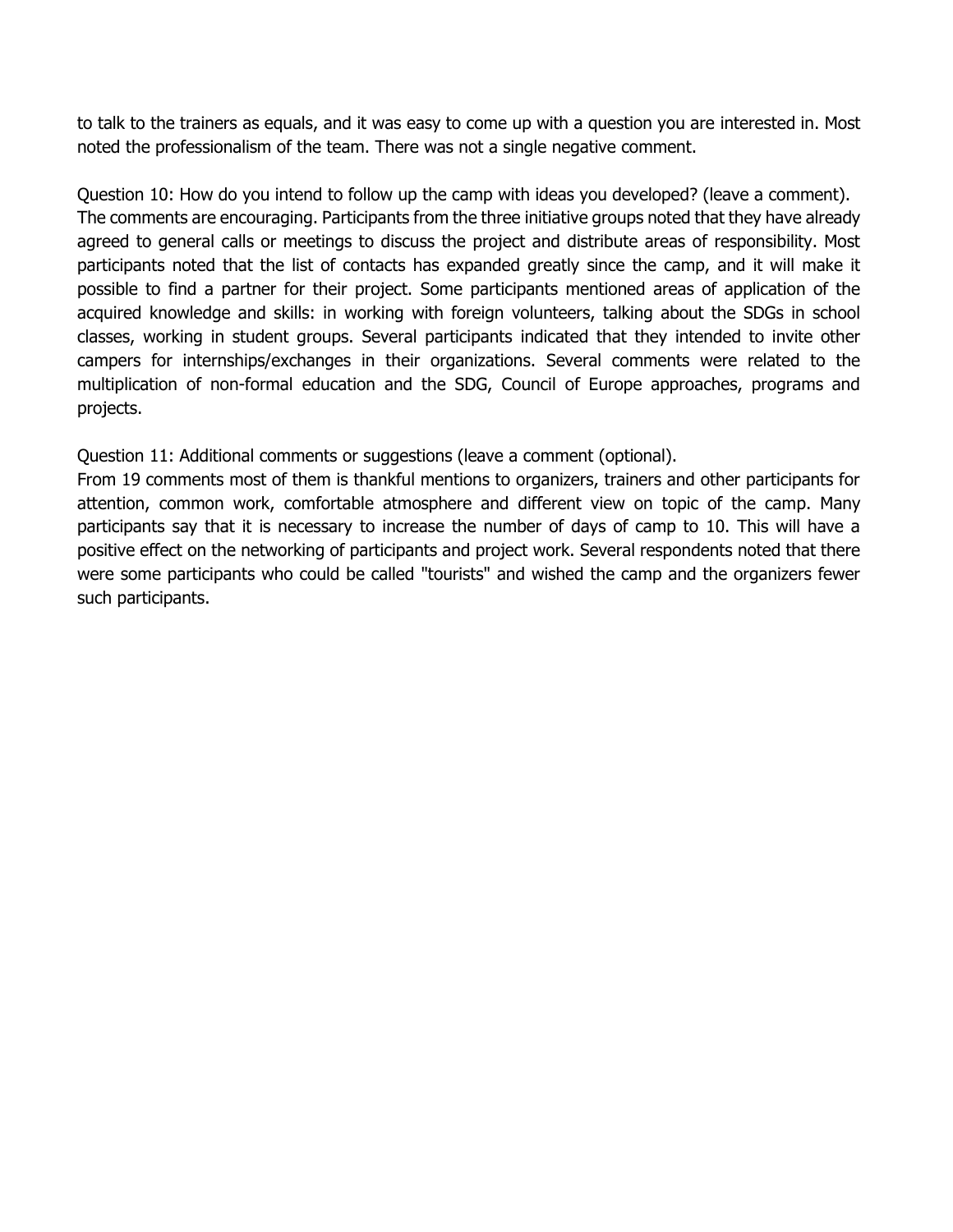Annex 1. Programme of the Camp

## **August 22, Sunday**

Before 18:00 Arrival of participants in "ETNOMIR" and check-in

*18:00 Dinner*

20:00 Informal opening. Getting to know each other and team building

## **August 23, Monday**

- *08:00 Breakfast*
- 09:30 Health check-in
- 09:45 Intro to the day "Cheerful morning"

10:00 Opening of the Camp with the participation of the following experts:

*Ivan SOLTANOVSKY, Permanent Representative of the Russian Federation to the Council of Europe (online)*

*Antje ROTHEMUND, Head of the Youth Department of the Council of Europe (online)*

*Denis ASHIROV, Director of the Department of State Youth Policy and Educational Activities of the Ministry of Science and Higher Education of the Russian Federation*

*Grigory PETUSHKOV, Chairperson of the National Youth Council of Russia*

*Ekaterina GORBATOVA, Head of the Section-Secretariat of the Interdepartmental Commission of the Russian Federation for Council of Europe Affairs of the Department of Pan-European Cooperation of the Ministry of Foreign Affairs of the Russian Federation*

*Vladimir KUZNETSOV, Director of the UN Information Center in Moscow*

*Ruslan BAYRAMOV, President of the Foundation "Dialogue of Cultures - United World"*

*11:30 Coffee break*

12:00 Presentation of the program and the basic concept of the Camp, discussion of the tasks and expectations

*13:30 Lunch*

15:00 *Acquaintance with the Council of Europe and the activities of the Youth Sector of the Council of Europe. Russian Federation and Council of Europe: Framework Program for Cooperation in the Field of Youth Policy*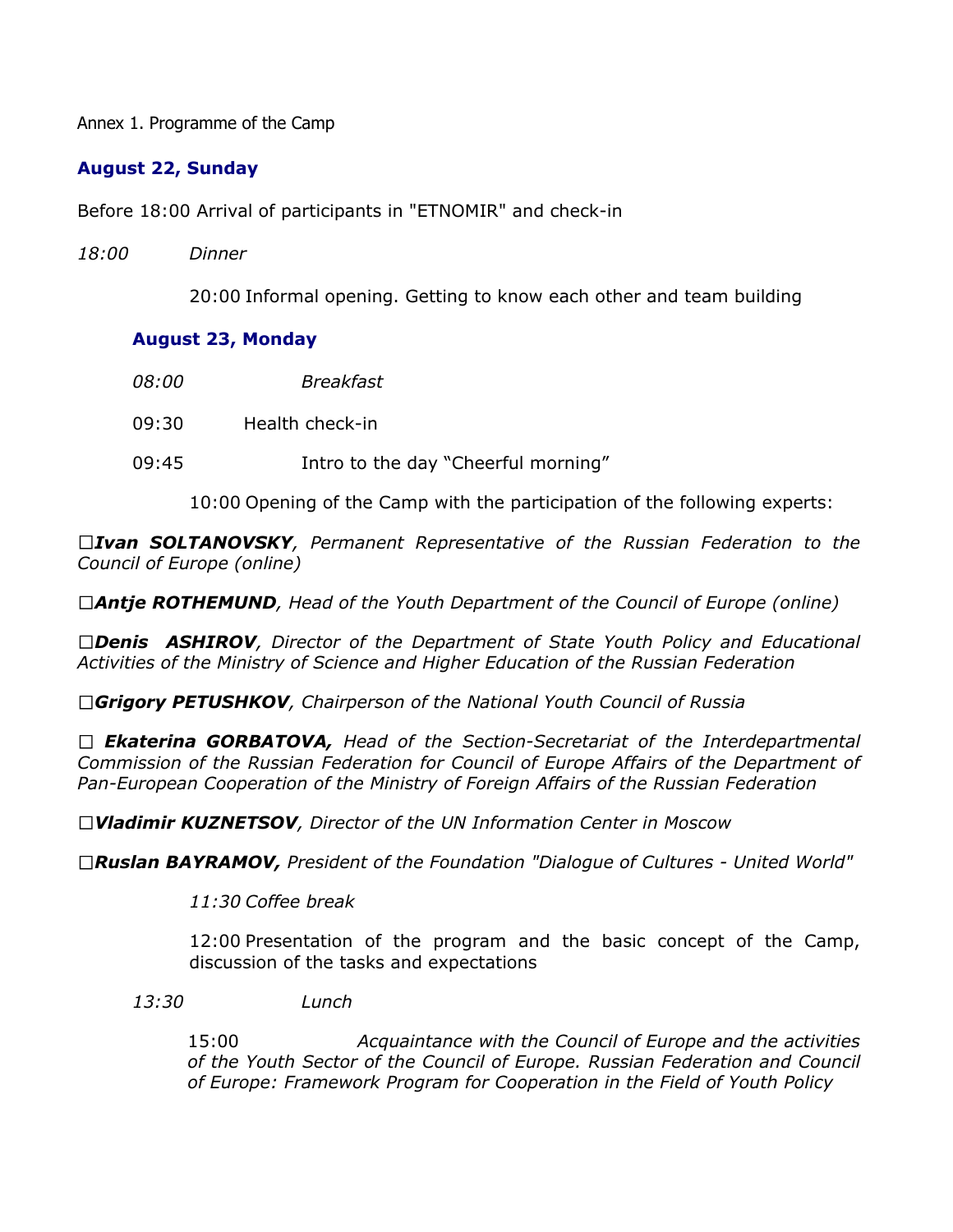*16:30 Coffee break*

17:00 Group work "Intercultural Dialogue and me. White Paper on ICD"

- 18:30 Day reflection
- *19:00 Dinner*
- 20:00 Intercultural networking

## **August 24, Tuesday**

*08:30 Breakfast*

- *09:30 Health* check-in
	- 09:45 Intro to the day "Cheerful morning"

10:00 Intercultural Dialogue and Principles and approaches of intercultural learning. Intercultural competence (part 1: theory)

## *11:30 Coffee break*

12:00 Intercultural Dialogue and Principles and approaches of intercultural learning. Intercultural Competence (Part 2: Practice)

*13:30 Lunch*

15:00 Transforming Our World: The 2030 Agenda for Sustainable Development

16:30 *Coffee break*

17:00 Youth Contribution to the 2030 Agenda for Sustainable Development

18:00 Excursion to the Ethnographic Park-Museum "ETNOMIR"

*19:30 Dinner*

20:30 Free time/ TiK ToK evening

## **August 25, Wednesday**

*08:30 Breakfast*

- *09:30 Health* check-in
	- 09:45 Intro to the day "Cheerful morning"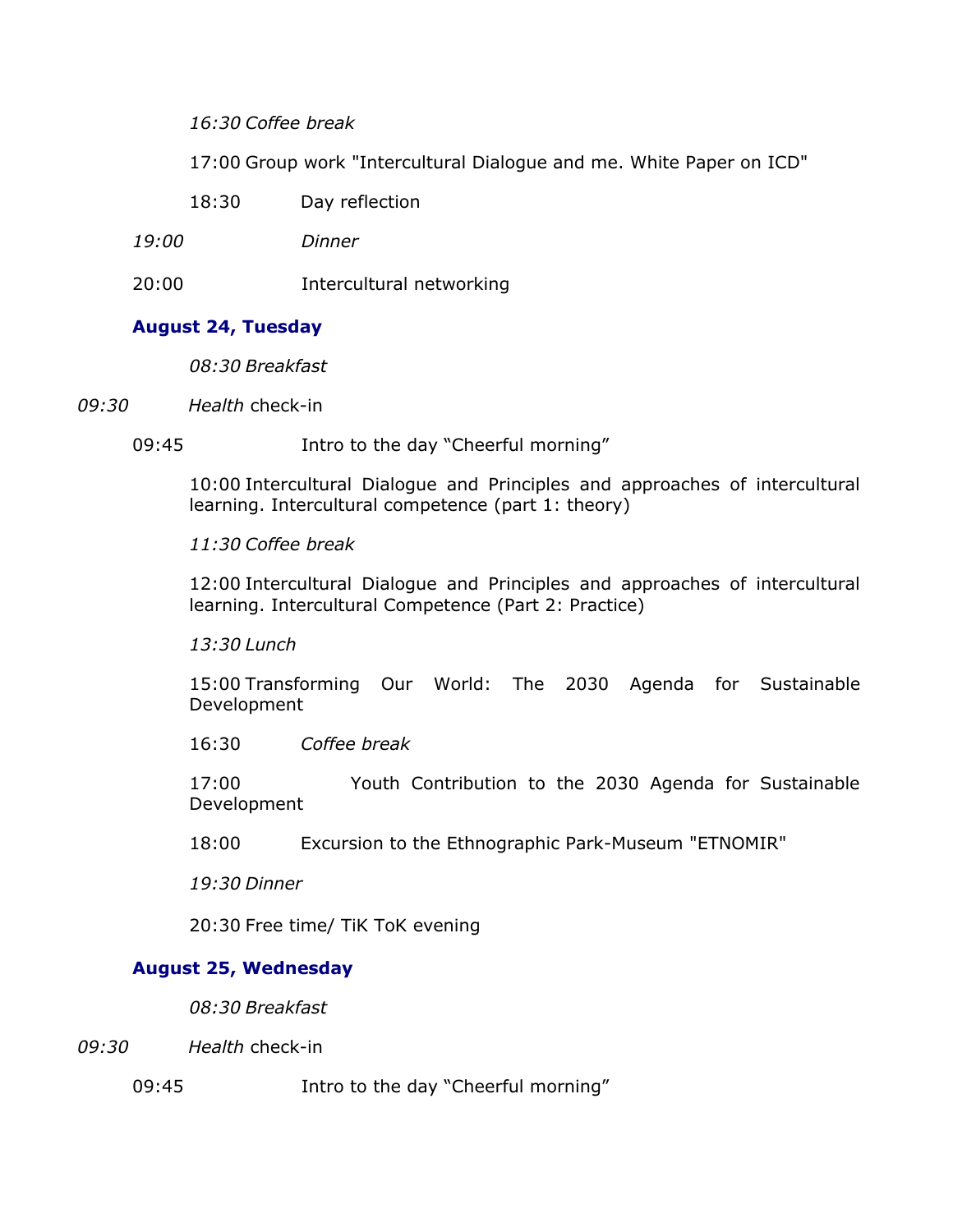10:00 Modern challenges in promoting of intercultural dialogue

*11:30 Coffee break*

12:00 Human rights education and its link to SDG 10 (reduce inequalities within and among countries) and SDG 16 (promote peaceful and inclusive societies)

*13:30 Lunch*

15:00 Workshops on the development of skills and approaches in the field of intercultural dialogue:

*Human rights and human dignity* 

*Inequality and discrimination*

*Conflict transformation*

*NO HATE: counteracting hate speech offline and online*

*Working online in the context of COVID-19: features of working on the topic of intercultural dialogue* 

*Critical thinking* 

*Identity and stereotypes* 

*16:30 Coffee break*

17:00 Workshops (second round)

*18:30 Day reflection*

*19:00 Dinner*

20:00 Animation program "Peoples' Friendship" bonfire, concert and master class "Music and dances of the Siberian people"

## **August 26, Thursday**

*08:30 Breakfast*

*09:30 Health* check-in

09:45 Intro to the day "Cheerful morning"

10:00 How to develop an intercultural project: planning and quality criteria

*11:30 Coffee break*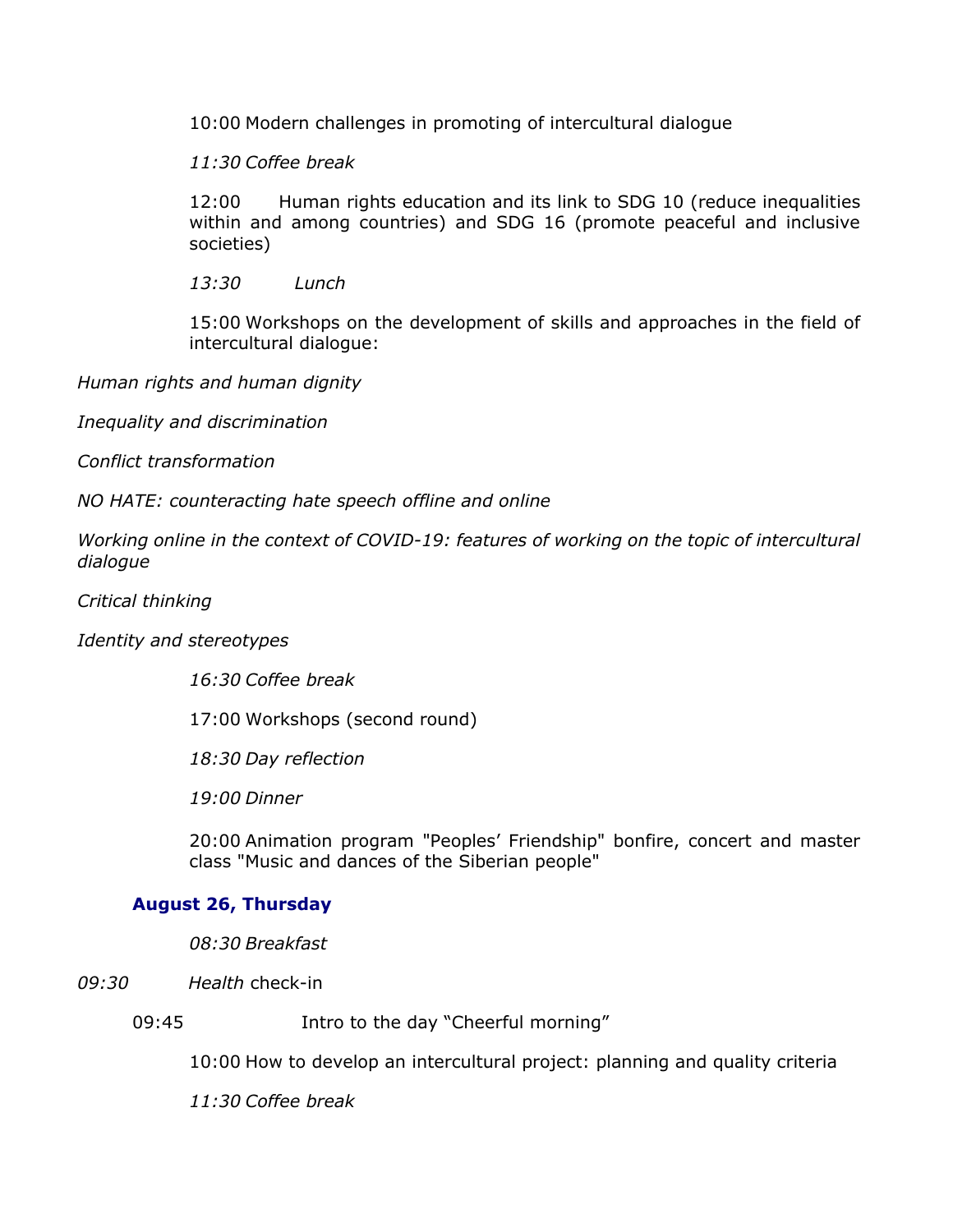12:00 Turning Challenges Into Project Solutions (Part 1: Defining challenges) *13:30 Lunch*

15:00 Turning Challenges Into Project Solutions (Part 1: Project Solutions)

*16:30 Coffee break* 

17:00 Creative ethnic workshops:

⮚ *Master class "Creation of bread"*

⮚ *Master class "Dreamcatcher"* 

⮚ *Master-class "Painting on wood"* 

⮚ *Master class "Herbalist"*

⮚ *Master-class "Mandala"*

18:30 Day reflection

*19:00 Dinner*

20:00 Free time /Sport and games

## **August 27, Friday**

*08:30 Breakfast*

*09:30 Health* check-in

09:45 Intro to the day "Cheerful morning"

10:00 Resources to support youth projects in the field of intercultural dialogue

*11:30 Coffee break*

12:00 Presentation of further initiatives and joint projects

*13:30 Lunch*

15:00 Next steps. Personal plan. Formation of a community of youth activists promoting the ideas of intercultural dialogue, peace and human dignity

*16:30 Coffee break*

- 17:00 Evaluation of the Camp
- *19:00 Dinner*